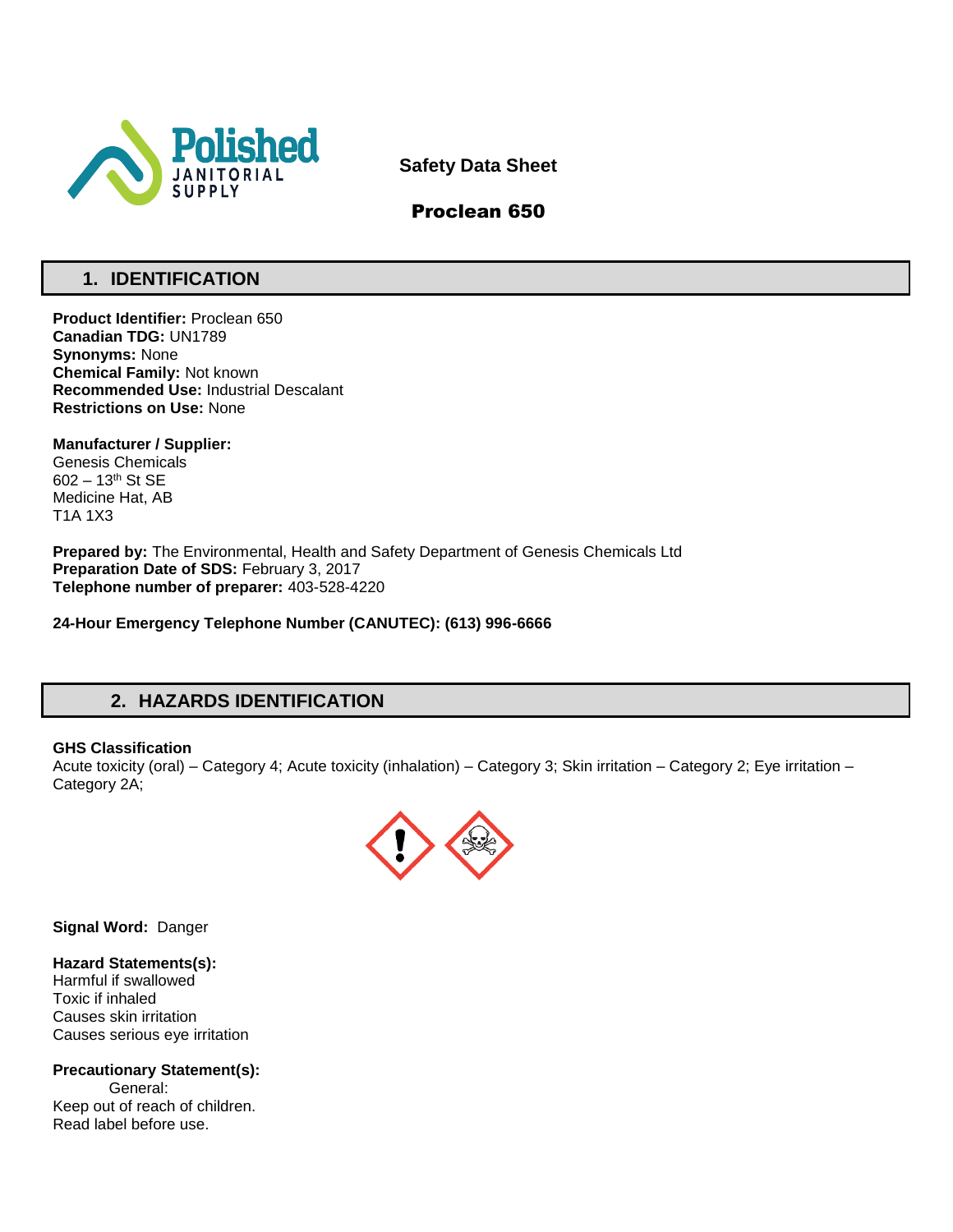Prevention: Wash hands thoroughly after handling. Do not eat drink or smoke when using this product. Avoid breathing dust/ fume/ gas/ mist/ vapours/ spray. Use only outdoors or in a well-ventilated area. Wear protective gloves/ protective clothing/ eye protection/ face protection. Wash face, hands and any exposed skin thoroughly after handling.

## Response:

IF SWALLOWED: Rinse mouth. Call a POISON CENTER or doctor/physician if you feel unwell. IF INHALED: Call a POISON CENTER or doctor/physician if you feel unwell. IF ON SKIN: Wash with plenty of soap and water. If skin irritation occurs: Get medical advice/attention. Take off contaminated clothing and wash before reuse. IF IN EYES: Rinse cautiously with water for several minutes. Remove contact lenses, if present and easy to do. Continue rinsing. If eye irritation persists: Get medical advice/attention.

Storage: Store in a dry place. Store in a well-ventilated place. Keep container tightly closed.

## Disposal:

Dispose of contents and container in accordance with local, regional, national and international regulations.

# **Other Hazards:**

None known.

# **3. COMPOSITION/INFORMATION ON INGREDIENTS**

## **Hazardous Components**

| <b>Chemical Name</b>          | <b>CAS No.</b> | <b>Concentration %</b> |
|-------------------------------|----------------|------------------------|
| Derivatized Hydrogen Chloride | 7647-01-0      | $30 - 50$              |
| Proprietary Component, Trade  | XXXXX-XX-X     | $5-8$                  |
| Secret                        |                |                        |

## **Notes**

\*\*If Chemical Name/CAS No is "proprietary" and/or Weight-% is listed as a range, the specific chemical identity and/or percentage of composition has been withheld as a trade secret.\*\*

# **4. FIRST AID MEASURES**

## **First-aid Measures**

## **General**

Move out of dangerous area. Show this safety data sheet to the doctor in attendance. Do not leave the victim unattended.

## **Inhalation**

Move to fresh air. Keep at rest in a position comfortable for breathing. Call a Poison Centre or doctor immediately. **Skin Contact** 

Take off contaminated clothing, shoes and leather goods (e.g. watchbands, belts). Immediately rinse with lukewarm, gently flowing water for 15-20 minutes. If skin irritation or a rash occurs, get medical advice/attention.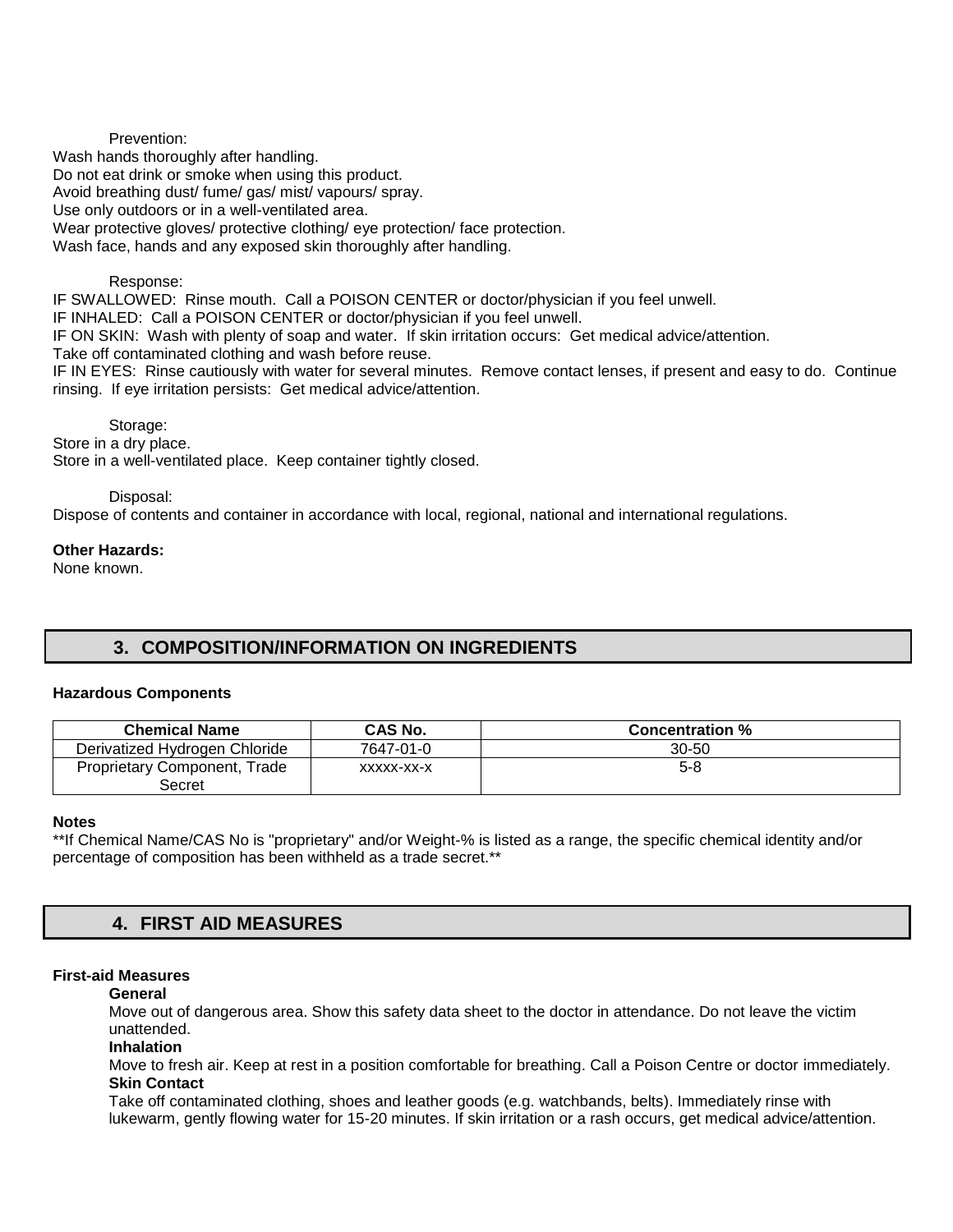Thoroughly clean clothing, shoes and leather goods before reuse or dispose of safely.

# **Eye Contact**

Immediately rinse the contaminated eye(s) with lukewarm, gently flowing water for 15-20 minutes, while holding the eyelid(s) open. Take care not to rinse contaminated water into the unaffected eye or onto the face. Remove contact lenses, if present and easy to do. If eye irritation persists, get medical advice/attention.

# **Ingestion**

Immediately call a Poison Centre or doctor. Do not induce vomiting.

# **Most Important Symptoms and Effects, Acute and Delayed**

Symptoms may include stinging. tearing, redness, swelling, and blurred vision. Skin irritation. May cause redness and pain. **Immediate Medical Attention and Special Treatment** 

# **Special Instructions**

Provide general supportive measures and treat symptomatically. In case of shortness of breath, give oxygen. Keep victim warm. Keep victim under observation. Symptoms may be delayed.

# **5. FIRE-FIGHTING MEASURES**

# **Extinguishing Media**

**Suitable Extinguishing Media** Carbon dioxide, appropriate dry chemical powder or water spray. **Unsuitable Extinguishing Media**  High volume water jet.

# **Specific Hazards Arising from the Chemical**

Releases flammable hydrogen gas when reacting with metals.

# **Special Protective Equipment and Precautions for Fire-fighters**

Evacuate area. Approach fire from upwind to avoid hazardous vapours or gases. Stop leak before attempting to put out the fire. Before entry, especially into confined areas, use an appropriate monitor to check for: toxic gases or vapours, flammable or explosive atmosphere. Dike and recover contaminated water for appropriate disposal. Fire-fighters may enter the area if positive pressure SCBA and full Bunker Gear is worn. If there is potential for skin contact with concentrated cleaner: chemical protective clothing (e.g. chemical splash suit) and positive pressure SCBA may be necessary. See Skin Protection in Section 8 (Exposure Controls/Personal Protection) for advice on suitable chemical protective materials.

**NFPA RATINGS FOR THIS PRODUCT ARE:** HEALTH 2, FLAMMABILITY 0, INSTABILITY 0 **HMIS RATINGS FOR THIS PRODUCT ARE:** HEALTH 2, FLAMMABILITY 0, REACTIVITY 0

# **6. ACCIDENTAL RELEASE MEASURES**

# **Personal Precautions, Protective Equipment, and Emergency Procedures**

Concentrated product: evacuate the area immediately. Isolate the hazard area. Keep out unnecessary and unprotected personnel. Eliminate all ignition sources. Use grounded, explosion-proof equipment. Distant ignition and flashback are possible.

Increase ventilation to area or move leaking container to a well-ventilated and secure area. Do not touch damaged containers or spilled product unless wearing appropriate protective equipment. Use the personal protective equipment recommended in Section 8 of this safety data sheet.

Review Section 7 (Handling) of this safety data sheet before proceeding with clean-up.

Before entry, especially into confined areas, check atmosphere with an appropriate monitor. Monitor area for flammable or explosive atmosphere.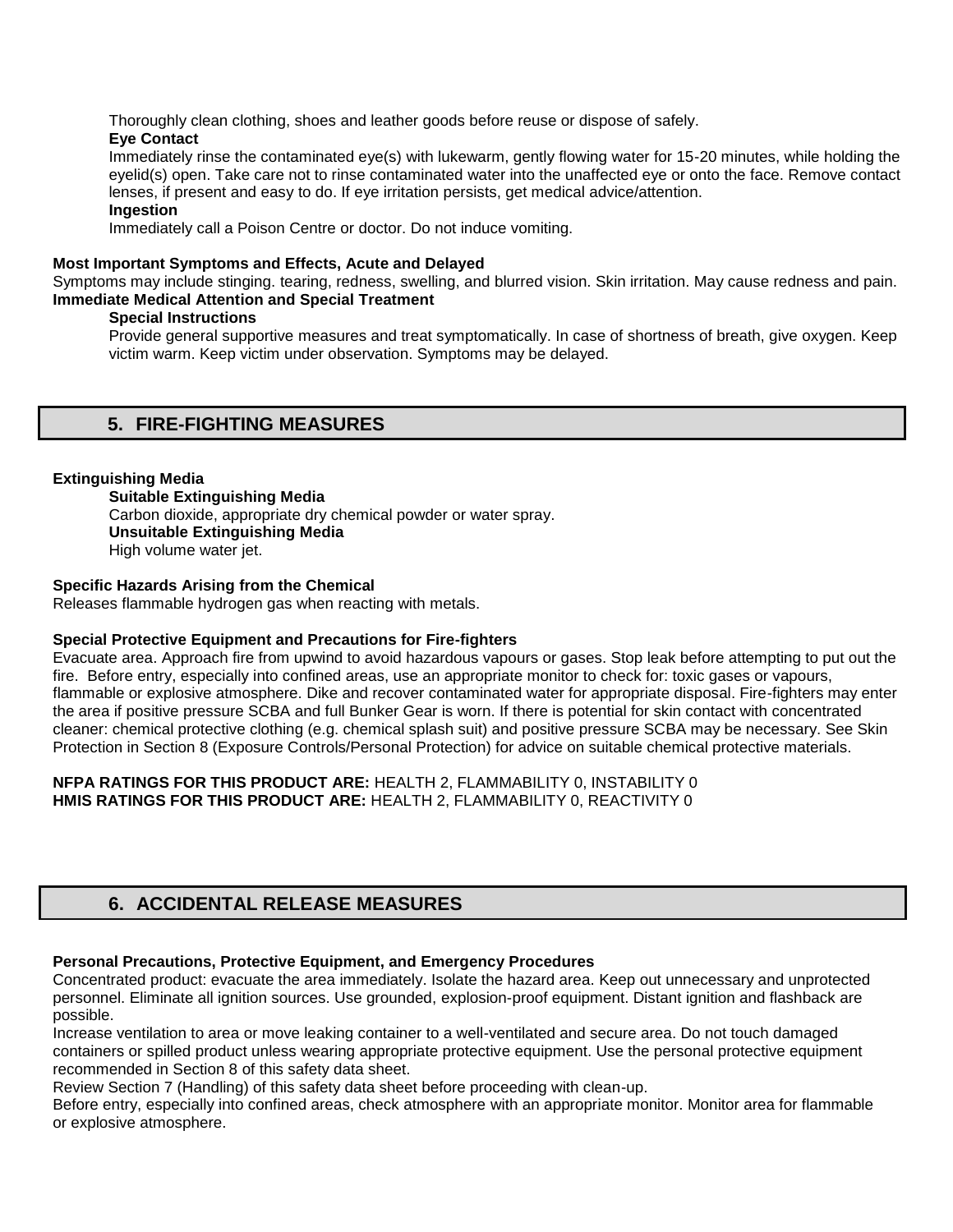Product (diluted as directed): use the personal protective equipment recommended in Section 8 of this safety data sheet. No other special precautions are necessary.

### **Environmental Precautions**

Concentrated product: do not allow into any sewer, on the ground or into any waterway. If the spill is inside a building, prevent product from entering drains, ventilation systems and confined areas.

### **Methods and Materials for Containment and Cleaning Up**

Concentrated product: small spills or leaks: contain and soak up spill with absorbent that does not react with spilled product. Do NOT use combustible materials such as sawdust. Place used absorbent into suitable, covered, labelled containers for disposal.

Concentrated product: large spills or leaks: cover the spill surface with the appropriate type of foam to reduce the release of vapour. Dike spilled product to prevent runoff. Remove or recover liquid using pumps or vacuum equipment. Dike and recover contaminated water for appropriate disposal. Store recovered product in suitable containers that are: tightly-covered. Call for assistance on disposal.

### **Other Information**

Report spills to local health, safety and environmental authorities, as required.

# **7. HANDLING AND STORAGE**

### **Precautions for Safe Handling**

When handling diluted product: no special handling precautions are necessary.

When handling concentrated product: only use where there is adequate ventilation. Avoid generating vapours or mists. Keep containers tightly closed when not in use or empty. Wear personal protective equipment to avoid direct contact with this chemical.

Do NOT smoke in work areas. Wash hands thoroughly after handling this material. Immediately remove contaminated clothing using the method that minimizes exposure. Keep contaminated clothing under water, in closed containers. Launder clothes before rewearing. Inform laundry personnel of product hazard(s). Do not take contaminated clothing home.

## **Conditions for Safe Storage**

Concentrated product: store in an area that is: temperature-controlled, well-ventilated, out of direct sunlight and separate from incompatible materials (see Section 10: Stability and Reactivity). Store in a closed container. Protect from conditions listed in Conditions to Avoid in Section 10 (Stability and Reactivity). Keep amount in storage to a minimum. Comply with all applicable health and safety regulations, fire and building codes.

## **Materials to Avoid**

Oxidizing agents.

# **8. EXPOSURE CONTROLS/PERSONAL PROTECTION**

## **Control Parameters**

**Occupational exposure limits** Not determined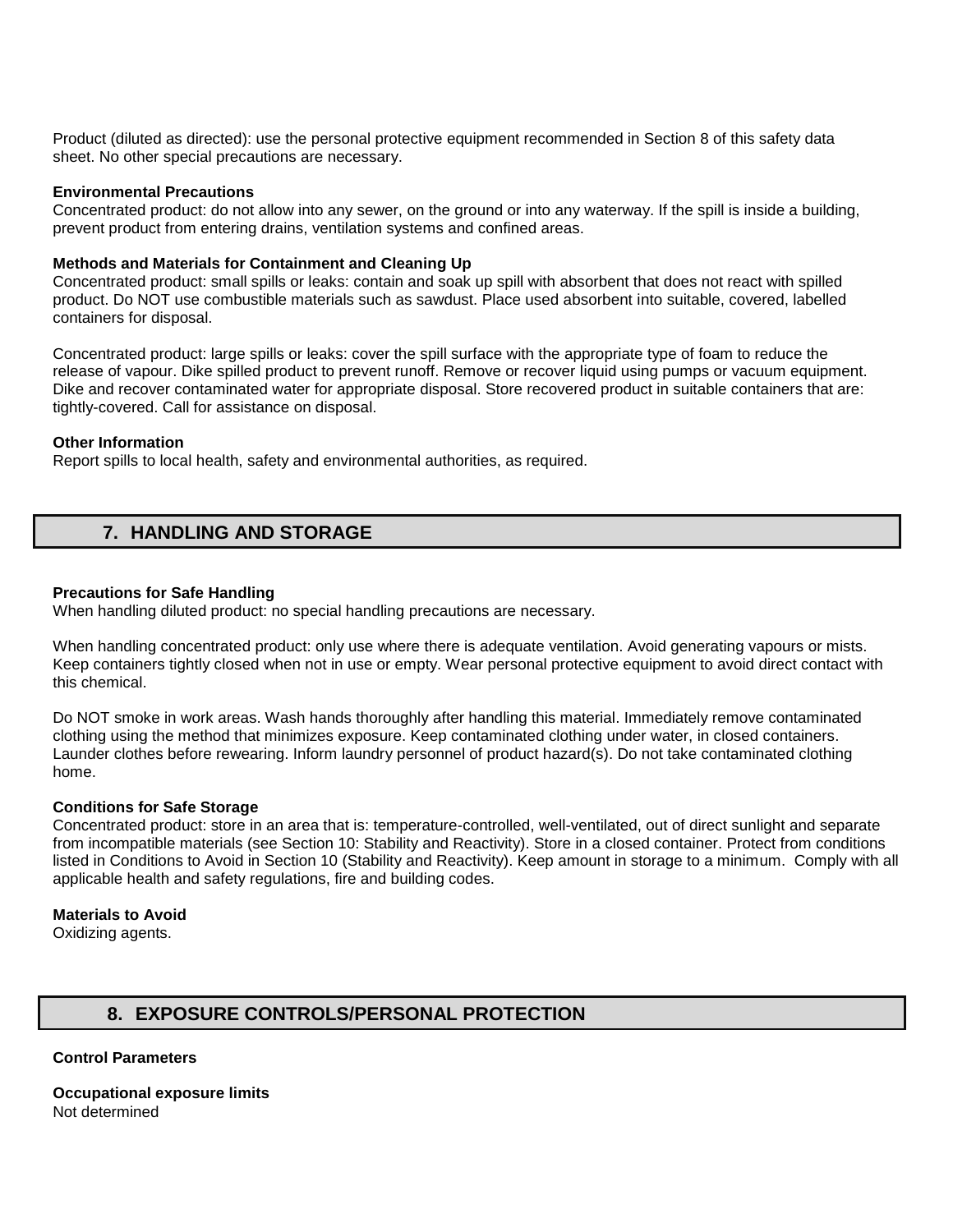## **Biological limit values**

No biological exposure limits noted for the ingredient(s).

### **Appropriate Engineering Controls**

General ventilation is usually adequate. Provide eyewash and safety shower if contact or splash hazard exists. When handling large quantities of concentrated product: use a local exhaust ventilation and enclosure, if necessary, to control amount in the air. Use non-sparking ventilation systems, approved explosion-proof equipment and intrinsically safe electrical systems in areas where this product is used and stored.

# **Individual Protection Measures**

#### **Eye/Face Protection**

Do not get in eyes. Wear chemical eye protection/ face protection.

# **Skin Protection**

Prevent all skin contact. Wear chemical protective clothing e.g. gloves, aprons, boots.

Suitable materials are: Barrier® (PE/PA/PE), Silver Shield/4H® (PE/EVAL/PE), Tychem® Responder, Tychem® TK.

The following materials should NOT be used: neoprene rubber, nitrile rubber, polyvinyl alcohol. **Respiratory Protection** 

Where risk assessment shows air-purifying respirators are appropriate use a full-face respirator.

Concentrated product: wear a NIOSH approved air-purifying respirator with an organic vapour cartridge. For non-routine or emergency situations: wear a NIOSH approved air-purifying respirator with an organic vapour Cartridge, or, wear a NIOSH approved self-contained breathing apparatus (SCBA) or supplied air respirator. **Other Personal Protection Data:** Ensure that eyewash stations and safety showers are proximal to the workstation location.

# **9. CHEMICAL AND PHYSICAL PROPERTIES**

## **Basic Physical and Chemical Properties**

| Appearance<br><b>Odour</b><br><b>Odour Threshold</b><br>рH<br><b>Melting Point/Freezing Point</b><br><b>Initial Boiling Point/Range</b><br><b>Flash Point</b><br><b>Evaporation Rate</b><br><b>Flammability (solid, gas)</b><br><b>Upper/Lower Flammability or</b><br><b>Vapour Pressure</b><br>Vapour Density (air = 1)<br><b>Relative Density (specific gravity)</b><br><b>Solubility</b><br><b>Partition Coefficient,</b><br>n-Octanol/Water (Log Kow) | Pale amber liquid<br>Slight pungent<br>Not available<br>< 1.0 in aqueous solution<br>< -30 °C / -22°F<br>>100°C / >212°F<br>None<br>Not available<br>Not applicable (liquid).<br>Not applicable (upper); Not applicable (lower)<br>Not available<br>Not available<br>Not available<br>Completely soluble<br>Not available |
|-----------------------------------------------------------------------------------------------------------------------------------------------------------------------------------------------------------------------------------------------------------------------------------------------------------------------------------------------------------------------------------------------------------------------------------------------------------|---------------------------------------------------------------------------------------------------------------------------------------------------------------------------------------------------------------------------------------------------------------------------------------------------------------------------|
| <b>Auto-ignition Temperature</b>                                                                                                                                                                                                                                                                                                                                                                                                                          | Not applicable                                                                                                                                                                                                                                                                                                            |
| <b>Decomposition Temperature</b>                                                                                                                                                                                                                                                                                                                                                                                                                          | Not available                                                                                                                                                                                                                                                                                                             |
| <b>Viscosity</b>                                                                                                                                                                                                                                                                                                                                                                                                                                          | Not available                                                                                                                                                                                                                                                                                                             |
| <b>Physical State:</b>                                                                                                                                                                                                                                                                                                                                                                                                                                    | Liquid                                                                                                                                                                                                                                                                                                                    |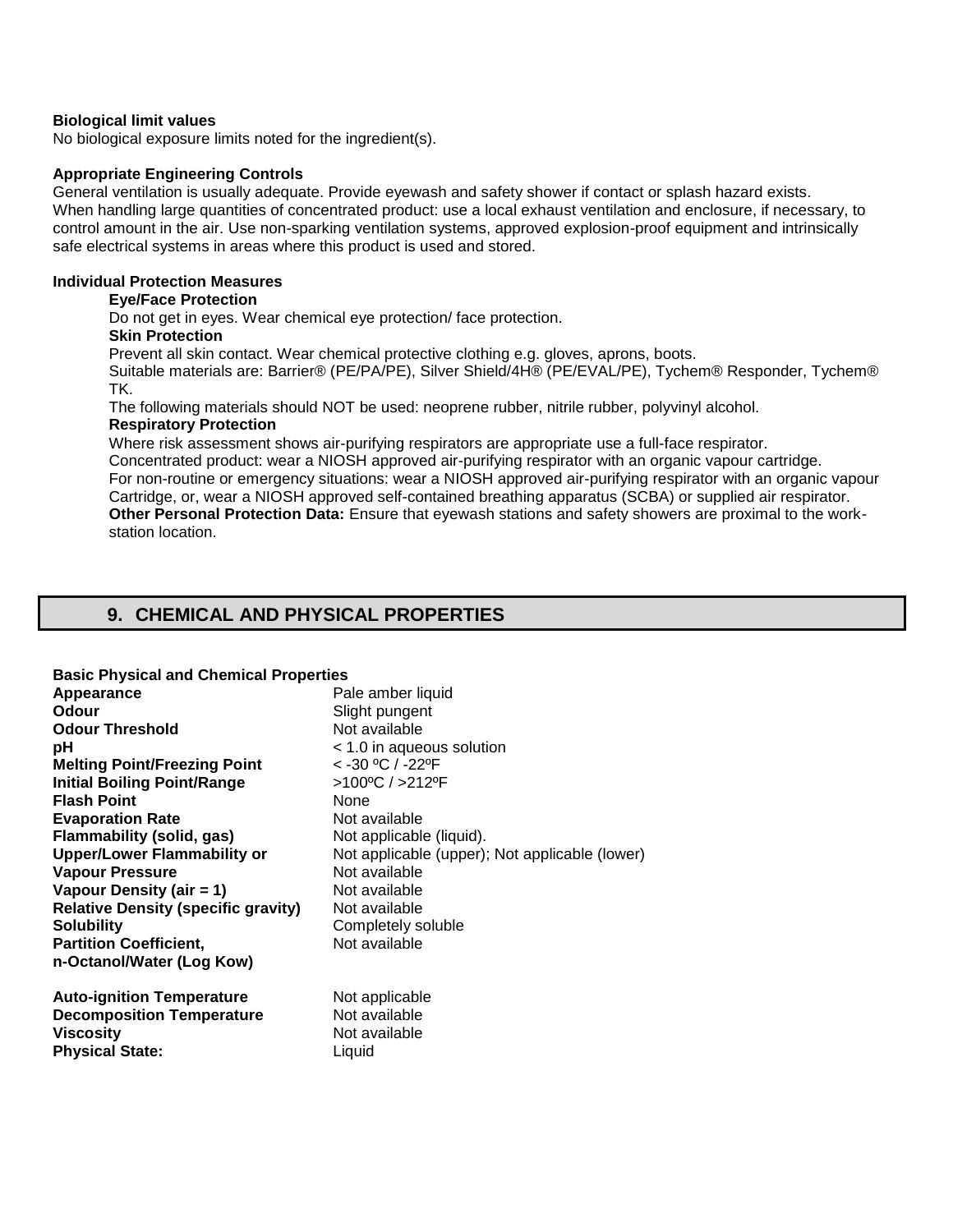# **10. STABILITY AND REACTIVITY**

### **Reactivity**

Not reactive. Not sensitive to mechanical impact.

### **Chemical Stability**

Normally stable.

### **Possibility of Hazardous Reactions**

Will not occur. Reaction with some incompatible materials (such as aldehydes, expoxides) can cause polymerization.

### **Conditions to Avoid**

Excessive Heat.

### **Incompatible Materials**

Sulphites. Carbonates. Sulphides. Cyanides. Amines. Metals. Metal oxides. Hydroxides. Formaldehyde. Strong bases. Alkalis. Carbon steel. Aluminum. Copper.

### **Hazardous Decomposition Products**

When heated to decomposition, emits toxic hydrogen chloride fumes and will react with water or steam to produce heat and toxic and corrosive fumes. Thermal oxidative decomposition produces toxic chlorine fumes and explosive hydrogen gas.

# **11. TOXICOLOGICAL INFORMATION**

#### **Likely Routes of Exposure**

Inhalation; skin contact; eye contact; ingestion.

#### **Acute Toxicity**

| Acute oral toxicity       | Not available |
|---------------------------|---------------|
| Acute dermal toxicity     | Not available |
| Acute inhalation toxicity | Not available |

## **Skin Corrosion / Irritation**

Corrosive. Contact with liquid can cause severe irritation, burns, and permanent scarring. Vapor or mist may cause redness, irritation and burns if contact is prolonged.

#### **Serious Eye Damage / Irritation**

Corrosive. Vapors are moderately irritating to the eyes. Concentrated vapor, mist or splashed liquid can cause severe irritation, burns and permanent blindness.

#### **Inhalation**

Respiratory tract irritation, coughing.

#### **Ingestion**

Stomach irritation, stomach pains

#### **Respiratory or Skin Sensitisation** Not classified

**Germ Cell Mutagenicity** Not classified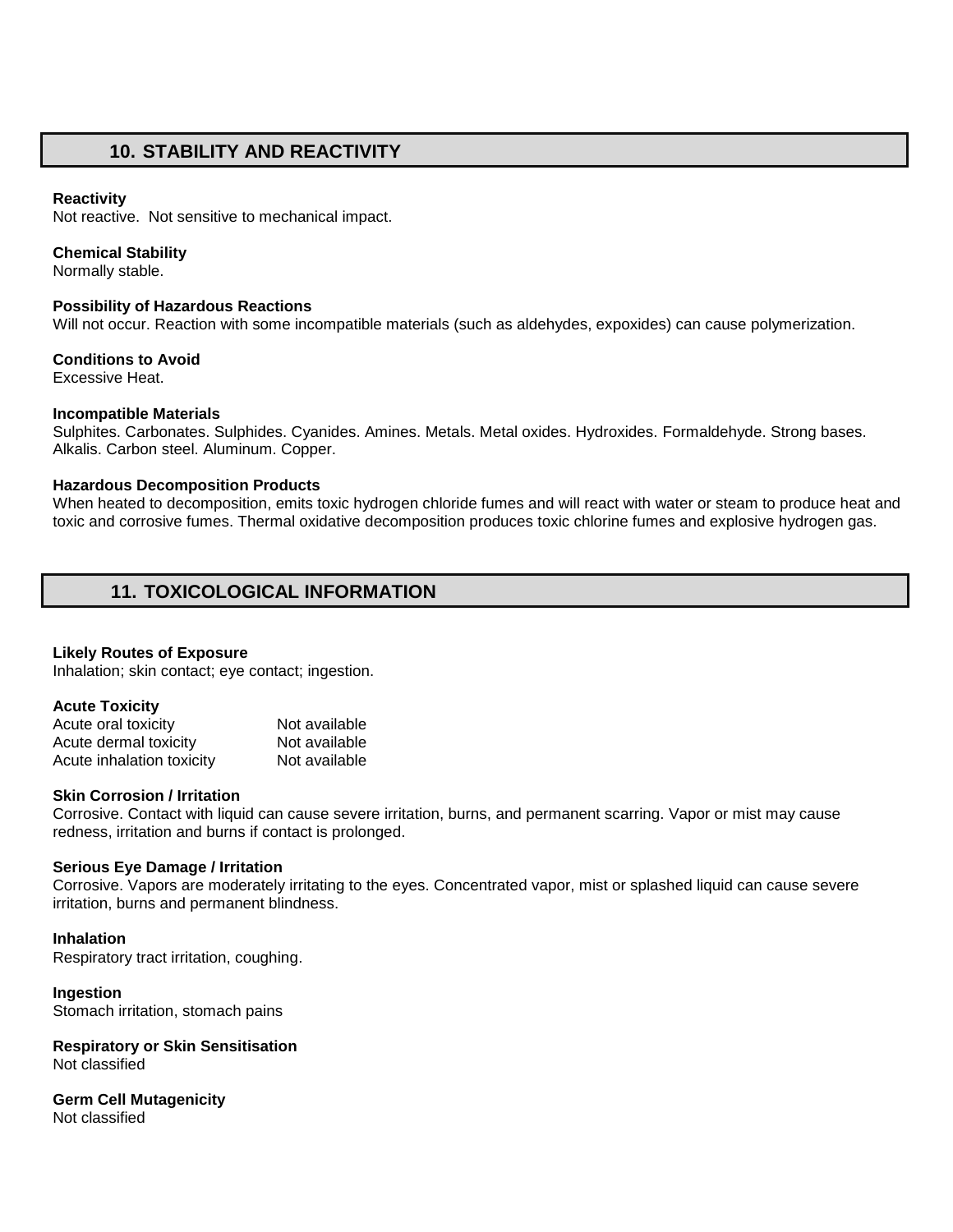# **Carcinogenicity**

Not classified

# **Reproductive Toxicity**

Not classified

## **Specific Target Organ Toxicity (Single Exposure)** Not classified

**Specific Target Organ Toxicity (Repeated Exposure)** Not classified

**Aspiration Hazard**

Not classified

# **Additional Information:**

Pre-existing eye, skin and respiratory disorders may be aggravated by exposure to this product. Repeated and prolonged exposure to low concentrations of mist or vapor can cause discoloration and damage to tooth enamel, bleeding of the nose and gums, and chronic bronchitis and gastritis. Repeated exposure to low concentrations of liquid, mist or vapor can cause redness, swelling and pain (dermatitis).

# **12. ECOLOGICAL INFORMATION**

# **Ecotoxicological Information:**

This material is not expected to be harmful to aquatic life.

# **13. DISPOSAL CONSIDERATIONS**

# **Disposal Methods**

Recommended disposal methods are for the product, as sold. (Used material may contain other hazardous contaminants). The required hazard evaluation of the waste and compliance with the applicable hazardous waste laws are the responsibility of the user.

Burn in an approved incinerator according to federal, provincial/state, and local regulations. Empty containers retain product residue. Follow label warnings even if container appears to be empty. The container for this product can present explosion or fire hazards, even when emptied. Do not cut, puncture, or weld on or near this container.

# **14. TRANSPORT INFORMATION**

**DOT (U.S.): DOT Shipping Name:** HYDROGEN CHLORIDE **DOT Hazardous Class** 8 **DOT UN Number:** UN1789 **DOT Packing Group:** II **DOT Reportable Quantity (lbs):** Not Available. **Note:** No additional remark. **Marine Pollutant:** No.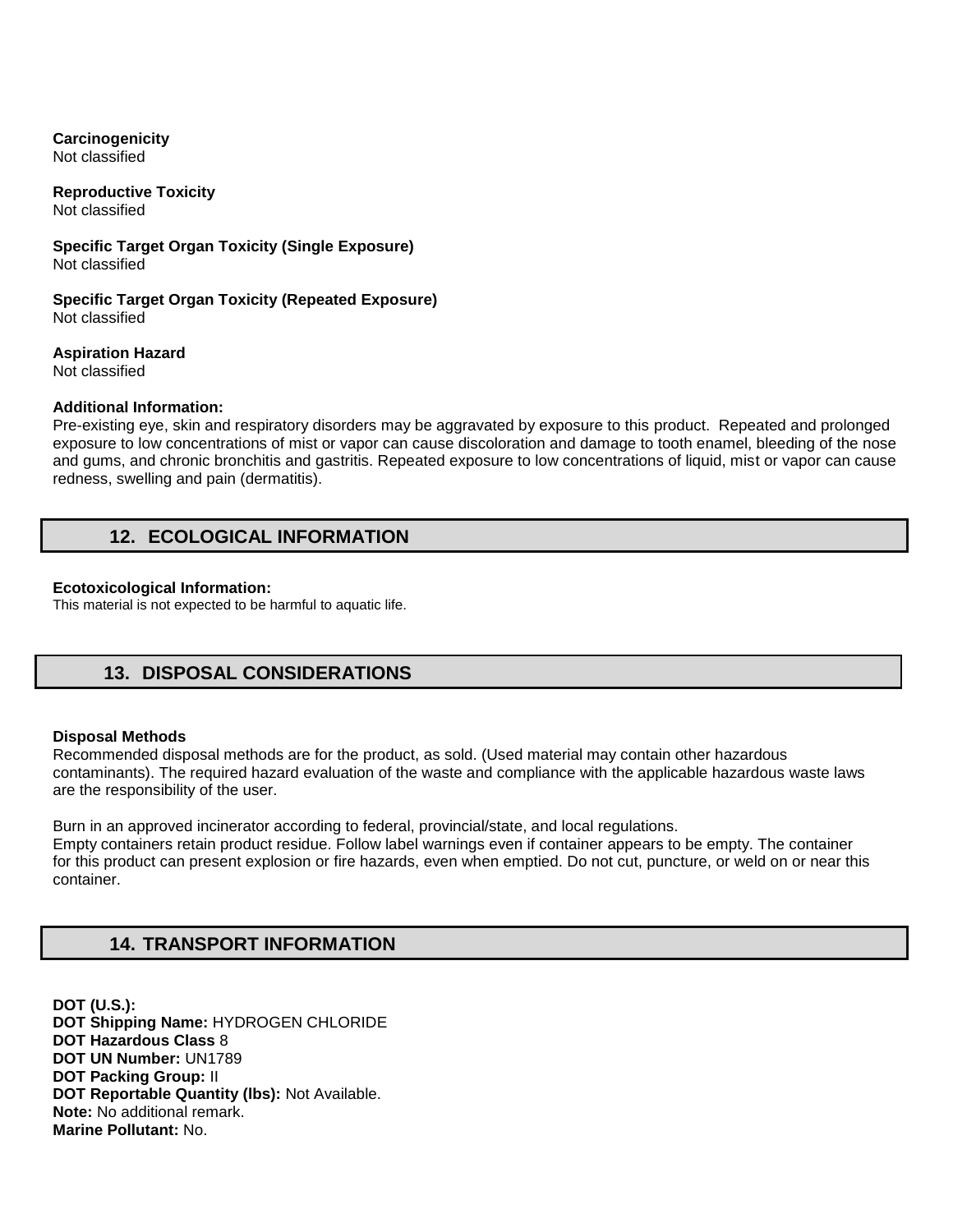**TDG (Canada): TDG Shipping Name:** HYDROGEN CHLORIDE **Hazard Class:** 8 **UN Number:** UN1789 **Packing Group:** II **Note:** No additional remark. **Marine Pollutant:** No

**Special Precautions for User** Not applicable

**Transport in Bulk According to Annex II of MARPOL 73/78 and the IBC Code**  Not applicable

# **15. REGULATORY INFORMATION**

### **Canada**

**WHMIS Classification** 

D2A, E

This product has been classified in accordance with the hazard criteria of the Controlled Products Regulations and the SDS contains all of the information required by the Controlled Products Regulations.

**Domestic Substances List (DSL) / Non-Domestic Substances List (NDSL)** 

All components of this product are either on the Domestic Substances List (DSL), the Non-Domestic Substances List (NDSL) or exempt.

**Note:** Not available.

**CEPA - National Pollutant Release Inventory (NPRI)** 

# **16. OTHER INFORMATION**

| <b>Additional Information:</b>    | This product has been classified in accordance with the Globally Harmonized System of<br>Classification and Labeling of Chemicals (GHS) and the SDS contains all the information<br>required by the Hazardous Products Regulations (HPR).                                                                                                                                                                                                                                                                                                                                                                        |
|-----------------------------------|------------------------------------------------------------------------------------------------------------------------------------------------------------------------------------------------------------------------------------------------------------------------------------------------------------------------------------------------------------------------------------------------------------------------------------------------------------------------------------------------------------------------------------------------------------------------------------------------------------------|
| Prepared by:                      | The Environmental, Health and Safety Department of Genesis Chemicals Ltd                                                                                                                                                                                                                                                                                                                                                                                                                                                                                                                                         |
| <b>Telephone No. of Preparer:</b> | 403-528-4220                                                                                                                                                                                                                                                                                                                                                                                                                                                                                                                                                                                                     |
| Date of Latest Revision:          | February 3, 2017                                                                                                                                                                                                                                                                                                                                                                                                                                                                                                                                                                                                 |
| <b>Key to Abbreviations:</b>      | $IARC = International Agency for Research on Cancer. Group 3 = Not classified be as to its$<br>carcinogenicity to humans. ACGIH® = American Conference of Governmental Industrial<br>Hygienists. $AA = Not$ classifiable as a human carcinogen. NTP = National Toxicology<br>Program. OSHA = US Occupational Safety and Health Administration. ACGIH® =<br>American Conference of Governmental Industrial Hygienists. TLV® = Threshold Limit<br>Value. TWA = Time-Weighted Average. STEL = Short-term Exposure Limit. $AA = Not$<br>classifiable as a human carcinogen. OSHA = US Occupational Safety and Health |